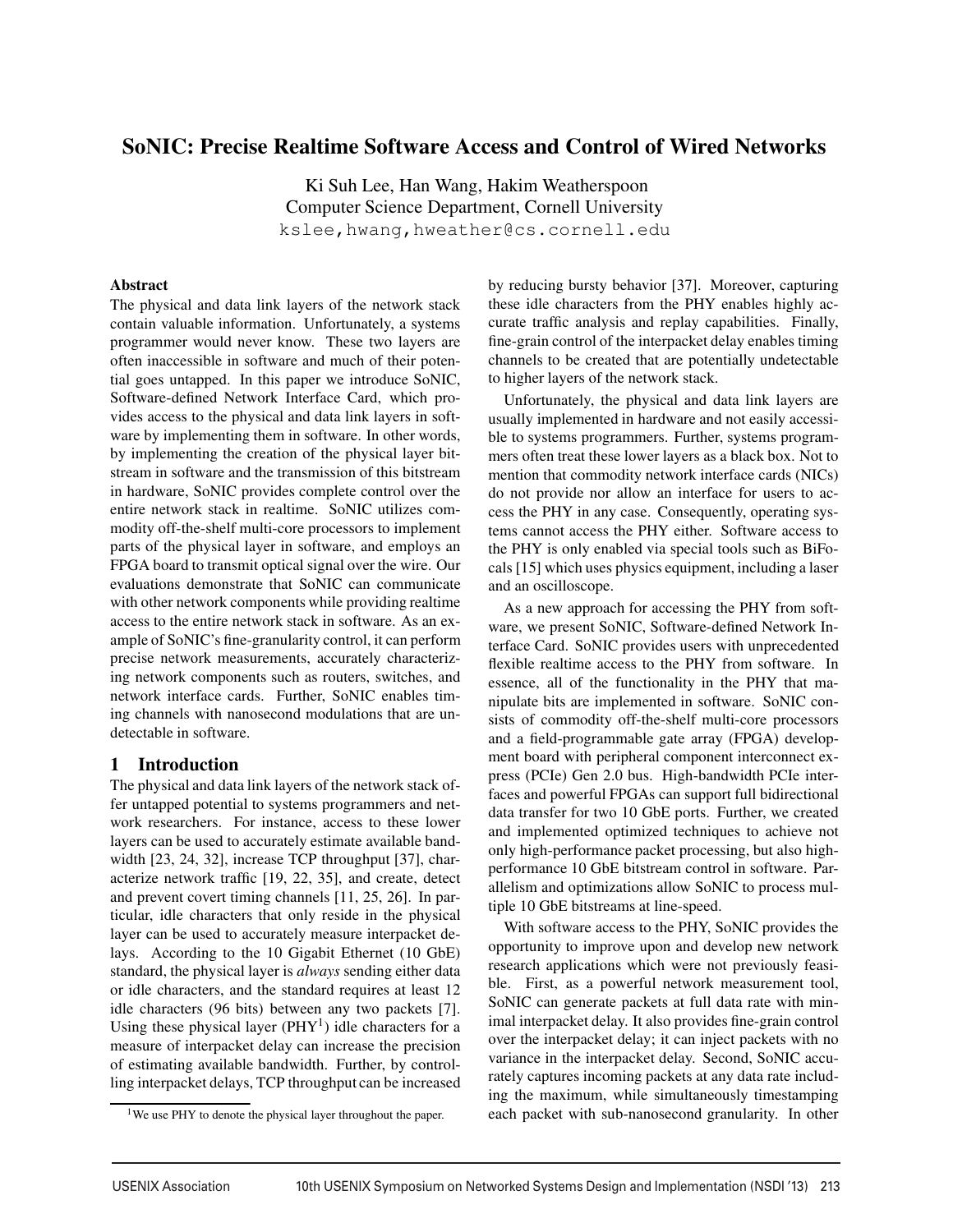words, SoNIC can capture exactly what was sent. Further, this precise timestamping can improve the accuracy of research based on interpacket delay. For example, SoNIC can be used to profile network components. It can also create timing channels that are undetectable from software application.

The contributions of SoNIC are as follows:

- We present the design and implementation of SoNIC, a new approach for accessing the entire network stack in software in realtime.
- We designed SoNIC with commodity components such as multi-core processors and a PCIe pluggable board, and present a prototype of SoNIC.
- We demonstrate that SoNIC can enable flexible, precise, and realtime network research applications. SoNIC increases the flexibility of packet generation and the accuracy of packet capture.
- We also demonstrate that network research studies based on interpacket delay can be significantly improved with SoNIC.

## 2 Challenge: PHY Access in Software

Accessing the physical layer (PHY) in software provides the ability to study networks and the network stack at a heretofore inaccessible level: It can help improve the precision of network measurements and profiling/monitoring by orders of magnitude [15]. Further, it can help improve the reliability and security of networks via faithful capture and replay of network traffic. Moreover, it can enable the creation of timing channels that are undetectable from higher layers of the network stack. This section discusses the requirements and challenges of achieving realtime software access to the PHY, and motivates the design decisions we made in implementing SoNIC. We also discuss the Media Access Control (MAC) layer because of its close relationship to the PHY in generating valid Ethernet frames.

The fundamental challenge to perform the PHY functionality in software is maintaining synchronization with hardware while efficiently using system resources. Some important areas of consideration when addressing this challenge include *hardware support, realtime capability, scalability and efficiency, precision, and a usable interface*. Because so many factors go into achieving realtime software access to the PHY, we first discuss the 10 GbE standard before discussing detailed requirements.

#### 2.1 Background

According to the IEEE 802.3 standard [7], the PHY of 10 GbE consists of three sublayers: the Physical Coding Sublayer (PCS), the Physical Medium Attachment (PMA) sublayer, and the Physical Medium Dependent (PMD) sublayer (See Figure 1). The PMD sublayer is responsible for transmitting the outgoing symbolstream over the physical medium and receiving the incoming

|                                                                               | Application (L5)                             |  |  |  |  |  |  |  |  |
|-------------------------------------------------------------------------------|----------------------------------------------|--|--|--|--|--|--|--|--|
| Transport (L4)                                                                |                                              |  |  |  |  |  |  |  |  |
| Network (L3)                                                                  |                                              |  |  |  |  |  |  |  |  |
| Data Link<br>LLC (Logical Link Control)<br>(L2)<br>MAC (Media Access Control) |                                              |  |  |  |  |  |  |  |  |
| PCS (Physical Coding Sublayer)                                                |                                              |  |  |  |  |  |  |  |  |
| Physical<br>(L1)                                                              | PCS <sub>3</sub><br>Encoder<br>Decoder       |  |  |  |  |  |  |  |  |
|                                                                               | PCS <sub>2</sub><br>Scrambler<br>Descrambler |  |  |  |  |  |  |  |  |
|                                                                               | PCS <sub>1</sub><br>Gearbox<br>Blocksync     |  |  |  |  |  |  |  |  |
|                                                                               | TX Path<br>RX Path                           |  |  |  |  |  |  |  |  |
|                                                                               | PMA (Physical Medium Attachment)             |  |  |  |  |  |  |  |  |
|                                                                               | PMD (Physical Medium Dependent)              |  |  |  |  |  |  |  |  |

Figure 1: 10 Gigabit Ethernet Network stack.

symbolstream from the medium. The PMA sublayer is responsible for clock recovery and (de-)serializing the bitstream. The PCS performs the blocksync and gearbox (we call this PCS1), scramble/descramble (PCS2), and encode/decode (PCS3) operations on every Ethernet frame. The IEEE 802.3 Clause 49 explains the PCS sublayer in further detail, but we will summarize below.

When Ethernet frames are passed from the data link layer to the PHY, they are reformatted before being sent across the physical medium. On the transmit (TX) path, the PCS encodes every 64-bit of an Ethernet frame into a 66-bit *block* (PCS3), which consists of a two bit *synchronization header* (syncheader) and a 64-bit *payload*. As a result, a 10 GbE link actually operates at 10.3125 Gbaud (10*G*  $\times \frac{66}{64}$ ). The PCS also scrambles each block  $(PCS2)$  to maintain DC balance<sup>2</sup> and adapts the 66-bit width of the block to the 16-bit width of the PMA interface (PCS1; the gearbox converts the bit width from 66- to 16-bit width.) before passing it down the network stack. The entire 66-bit block is transmitted as a continuous stream of *symbols* which a 10 GbE network transmits over a physical medium (PMA & PMD). On the receive (RX) path, the PCS performs block synchronization based on two-bit syncheaders (PCS1), descrambles each 66-bit block (PCS2) before decoding it (PCS3).

Above the PHY is the Media Access Control (MAC) sublayer of the data link layer. The 10 GbE MAC operates in full duplex mode; it does not handle collisions. Consequently, it only performs data encapsulation/decapsulation and media access management. Data encapsulation includes framing as well as error detection. A Cyclic Redundancy Check (CRC) is used to detect bit corruptions. Media access management inserts at least 96 bits (twelve idle /I/ characters) between two Ethernet frames.

On the TX path, upon receiving a layer 3 packet, the MAC prepends a preamble, start frame delimiter (SFD), and an Ethernet header to the beginning of the frame. It also pads the Ethernet payload to satisfy a

<sup>2</sup>Direct current (DC) balance ensures a mix of 1's and 0's is sent.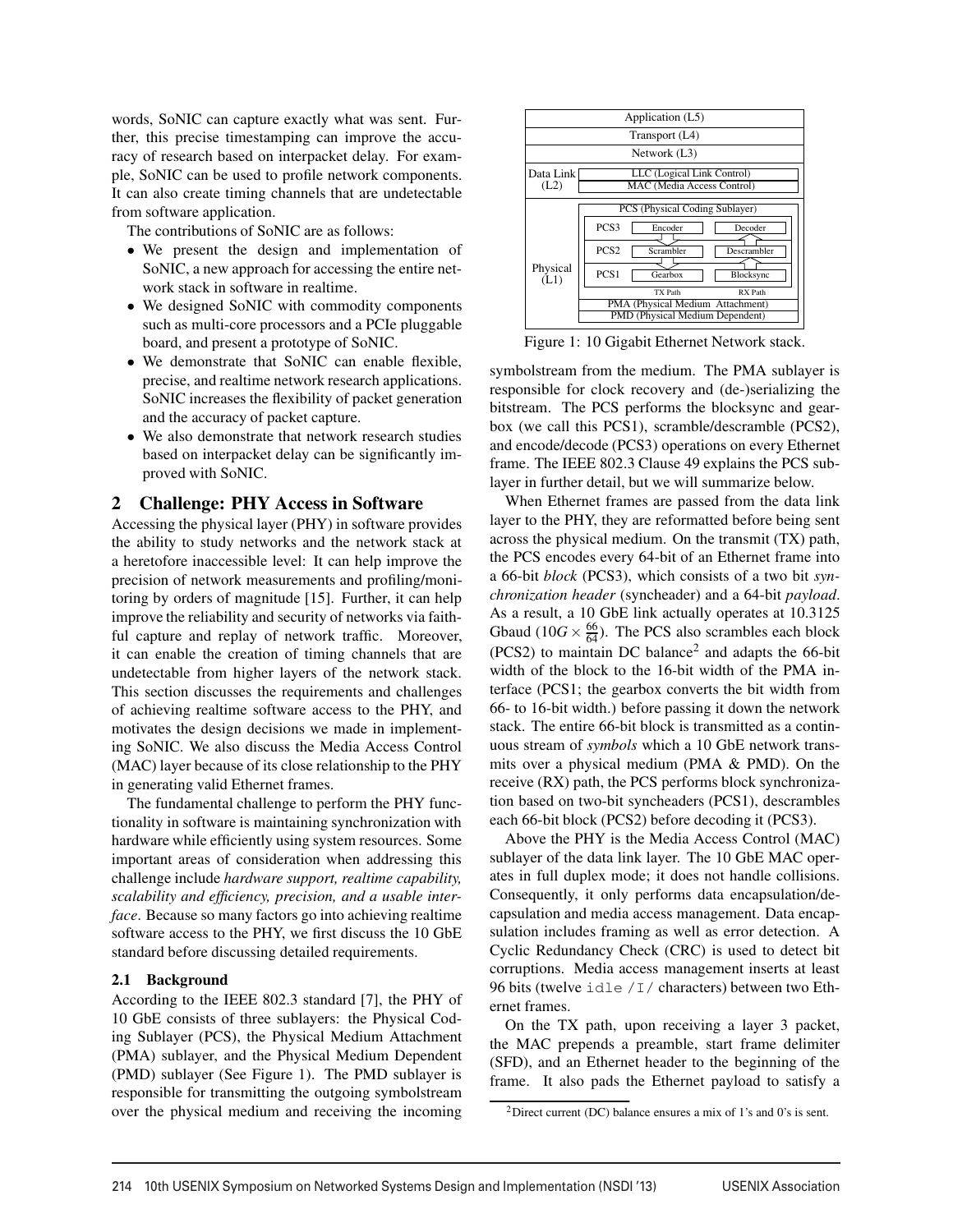minimum frame-size requirement (64 bytes), computes a CRC value, and places the value in the Frame Check Sequence (FCS) field. On the RX path, the CRC value is checked, and passes the Ethernet header and payload to higher layers while discarding the preamble and SFD.

### 2.2 Hardware support

*The hardware must be able to transfer raw symbols from the wire to software at high speeds.* This requirement can be broken down into four parts: a) Converting optical signals to digital signals (PMD), b) Clock recovery for bit detection (PMA), and c) Transferring large amounts of bits to software through a high-bandwidth interface. Additionally, d) the hardware should leave recovered bits (both control and data characters in the PHY) intact until they are transferred and consumed by the software. Commercial optical transceivers are available for a). However, hardware that simultaneously satisfies b), c) and d) is not common since it is difficult to handle 10.3125 Giga symbols in transit every second.

NetFPGA 10G [27] does not provide software access to the PHY. In particular, NetFPGA pushes not only layers 1-2 (the physical and data link layer) into hardware, but potentially layer 3 as well. Furthermore, it is not possible to easily undo this design since it uses an on-board chip to implement the PHY which prevents direct access to the PCS sublayer. As a result, we need a new hardware platform to support software access to the PHY.

#### 2.3 Realtime Capability

*Both hardware and software must be able to process 10.3125 Gigabits per second (Gbps) continuously*. The IEEE 802.3 standard [7] requires the 10 GbE PHY to generate a continuous bitstream. However, synchronization between hardware and software, and between multiple pipelined cores is non-trivial. The overheads of interrupt handlers and OS schedulers can cause a discontinuous bitstream which can subsequently incur packet loss and broken links. Moreover, it is difficult to parallelize the PCS sublayer onto multiple cores. This is because the (de-)scrambler relies on state to recover bits. In particular, the (de-)scrambling of one bit relies upon the 59 bits preceding it. This fine-grained dependency makes it hard to parallelize the PCS sublayer. The key takeaway here is that everything must be efficiently pipelined and well-optimized in order to implement the PHY in software while minimizing synchronization overheads.

#### 2.4 Scalability and Efficiency

*The software must scale to process multiple 10 GbE bitstreams while efficiently utilizing resources.* Intense computation is required to implement the PHY and MAC layers in software. (De-)Scrambling every bit and computing the CRC value of an Ethernet frame is especially intensive. A functional solution would require multiple duplex channels to each independently perform the CRC, encode/decode, and scramble/descramble computations at 10.3125 Gbps. The building blocks for the PCS and MAC layers will therefore consume many CPU cores. In order to achieve a scalable system that can handle multiple 10 GbE bitstreams, resources such as the PCIe, memory bus, Quick Path Interconnect (QPI), cache, CPU cores, and memory must be efficiently utilized.

### 2.5 Precision

*The software must be able to precisely control and capture interpacket gaps.* A 10 GbE network uses one bit per symbol. Since a 10 GbE link operates at 10.3125 Gbaud, each and every symbol length is 97 pico-seconds wide  $(= 1/(10.3125 * 10<sup>9</sup>))$ . Knowing the number of bits can then translate into having a precise measure of time at the sub-nanosecond granularity. In particular, depending on the combination of data and control symbols in the PCS block<sup>3</sup>, the number of bits between data frames is not necessarily a multiple of eight. Therefore, on the RX path, we can tell the exact distance between Ethernet frames in bits by counting *every bit*. On the TX path, we can control the data rate precisely by controlling the number of idle characters between frames: An idle character is 8 (or 7) bits and the 10 GbE standard requires at least 12 idle characters sent between Ethernet frames.

To achieve this precise level of control, the software must be able to access every bit in the raw bitstream (the symbolstream on the wire). This requirement is related to point d) from Section 2.2. The challenge is how to generate and deliver *every* bit from and to software.

### 2.6 User Interface

*Users must be able to easily access and control the* PHY. Many resources from software to hardware must be tightly coupled to allow realtime access to the PHY. Thus, an interface that allows fine-grained control over them is necessary. The interface must also implement an I/O channel through which users can retrieve data such as the count of bits for precise timing information.

### 3 SoNIC

The design goals of SoNIC are to provide 1) access to the PHY in software, 2) realtime capability, 3) scalability and efficiency, 4) precision, and 5) user interface. As a result, SoNIC must allow users realtime access to the PHY in software, provide an interface to applications, process incoming packets at line-speed, and be scalable. Our ultimate goal is to achieve the same flexibility and control of the entire network stack for a wired network, as a software-defined radio [33] did for a wireless network, while maintaining the same level of precision as BiFocals [15]. Access to the PHY can then enhance the accuracy of network research based on interpacket delay.

 $3$ Figure 49-7 [7]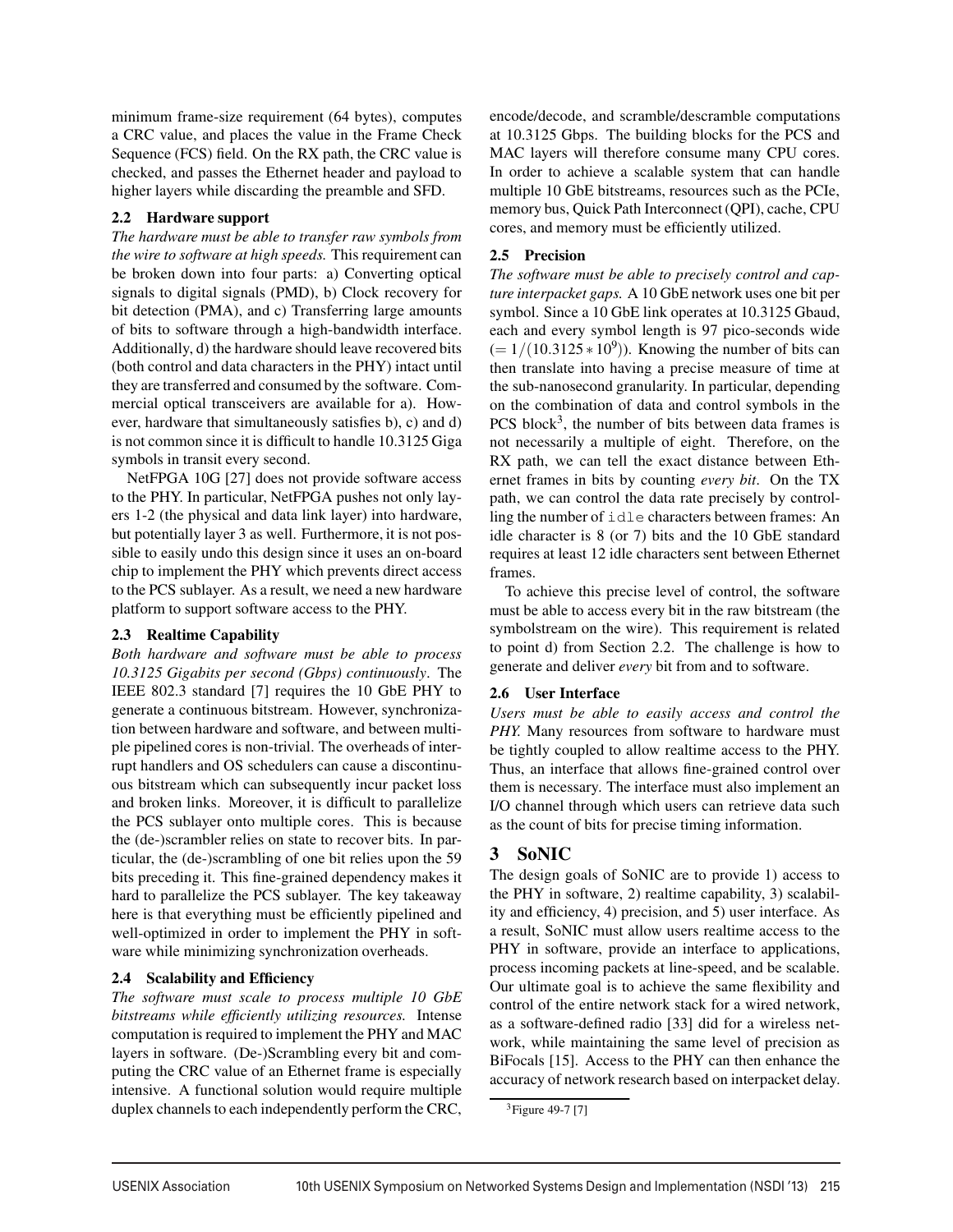

Figure 2: An FPGA development board [6]

In this section, we discuss the design of SoNIC and how it addresses the challenges presented in Section 2.

#### 3.1 Access to the PHY in software

An application must be able to access the PHY in software using SoNIC. Thus, our solution must implement the bit generation and manipulation functionality of the PHY in software. The transmission and reception of bits can be handled by hardware. We carefully examined the PHY to determine an optimal partitioning of functionality between hardware and software.

As discussed in Section 2.1, the PMD and PMA sublayers of the PHY do not modify any bits or change the clock rate. They simply forward the symbolstream/bitstream to other layers. Similarly, PCS1 only converts the bit width (gearbox), or identifies the beginning of a new 64/66 bit block (blocksync). Therefore, the PMD, PMA, and PCS1 are all implemented in hardware as a forwarding module between the physical medium and SoNIC's software component (See Figure 1). Conversely, PCS2 (scramble/descramble) and PCS3 (encode/decode) actually manipulate bits in the bitstream and so they are implemented in SoNIC's software component. SoNIC provides full access to the PHY in software; as a result, all of the functionality in the PHY that manipulate bits (PCS2 and PCS3) are implemented in software.

For this partitioning between hardware and software, we chose an Altera Stratix IV FPGA [4] development board from HiTechGlobal [6] as our hardware platform. The board includes a PCIe Gen 2 interface (=32 Gbps) to the host PC, and is equipped with two SFP+ (Small Form-factor Pluggable) ports (Figure 2). The FPGA is equipped with 11.3 Gbps transceivers which can perform the 10 GbE PMA at line-speed. Once symbols are delivered to a transceiver on the FPGA they are converted to bits (PMA), and then transmitted to the host via PCIe by direct memory access (DMA). This board satisfies all the requirements discussed in the previous Section 2.2.

### 3.2 Realtime Capability

To achieve realtime, it is important to reduce any synchronization overheads between hardware and software, and between multiple pipelined cores. In SoNIC, the hardware does not generate interrupts when receiving or transmitting. Instead, the software decides when to initiate a DMA transaction by *polling* a value from a shared



Figure 3: Example usages of SoNIC

data memory structure where only the hardware writes. This approach is called *pointer polling* and is better than interrupts because there is always data to transfer due to the nature of continuous bitstreams in 10 GbE.

In order to synchronize multiple pipelined cores, a *chasing-pointer FIFO* from Sora [33] is used which supports low-latency pipelining. The FIFO removes the need for a shared synchronization variable and instead uses a flag to indicate whether a FIFO entry is available to reduce the synchronization overheads. In our implementation, we improved the FIFO by avoiding memory operations as well. Memory allocation and page faults are expensive and must be avoided to meet the realtime capability. Therefore, each FIFO entry in SoNIC is preallocated during initialization. In addition, the number of entries in a FIFO is kept small so that the amount of memory required for a port can fit into the shared L3 cache.

We use the Intel Westmere processor to achieve high performance. Intel Westmere is a Non-Uniform Memory Access (NUMA) architecture that is efficient for implementing packet processing applications [14, 18, 28, 30]. It is further enhanced by a new instruction PCLMULQDQ which was recently introduced. This instruction performs carry-less multiplication and we use it to implement a fast CRC algorithm [16] that the MAC requires. Using PCLMULQDQ instruction makes it possible to implement a CRC engine that can process 10 GbE bits at line-speed on a single core.

### 3.3 Scalability and Efficiency

The FPGA board we use is equipped with two physical 10 GbE ports and a PCIe interface that can support up to 32 Gbps. Our design goal is to support two physical ports per board. Consequently, the number of CPU cores and the amount of memory required for one port must be bounded. Further, considering the intense computation required for the PCS and MAC, and that recent processors come with four to six or even eight cores per socket, our goal is to limit the number of CPU cores required per port to the number of cores available in a socket. As a result, for one port we implement four dedicated kernel threads each running on different CPU cores. We use a PCS thread and a MAC thread on both the transmit and receive paths. We call our threads: TX PCS, RX PCS, TX MAC and RX MAC. Interrupt requests (IRQ) are re-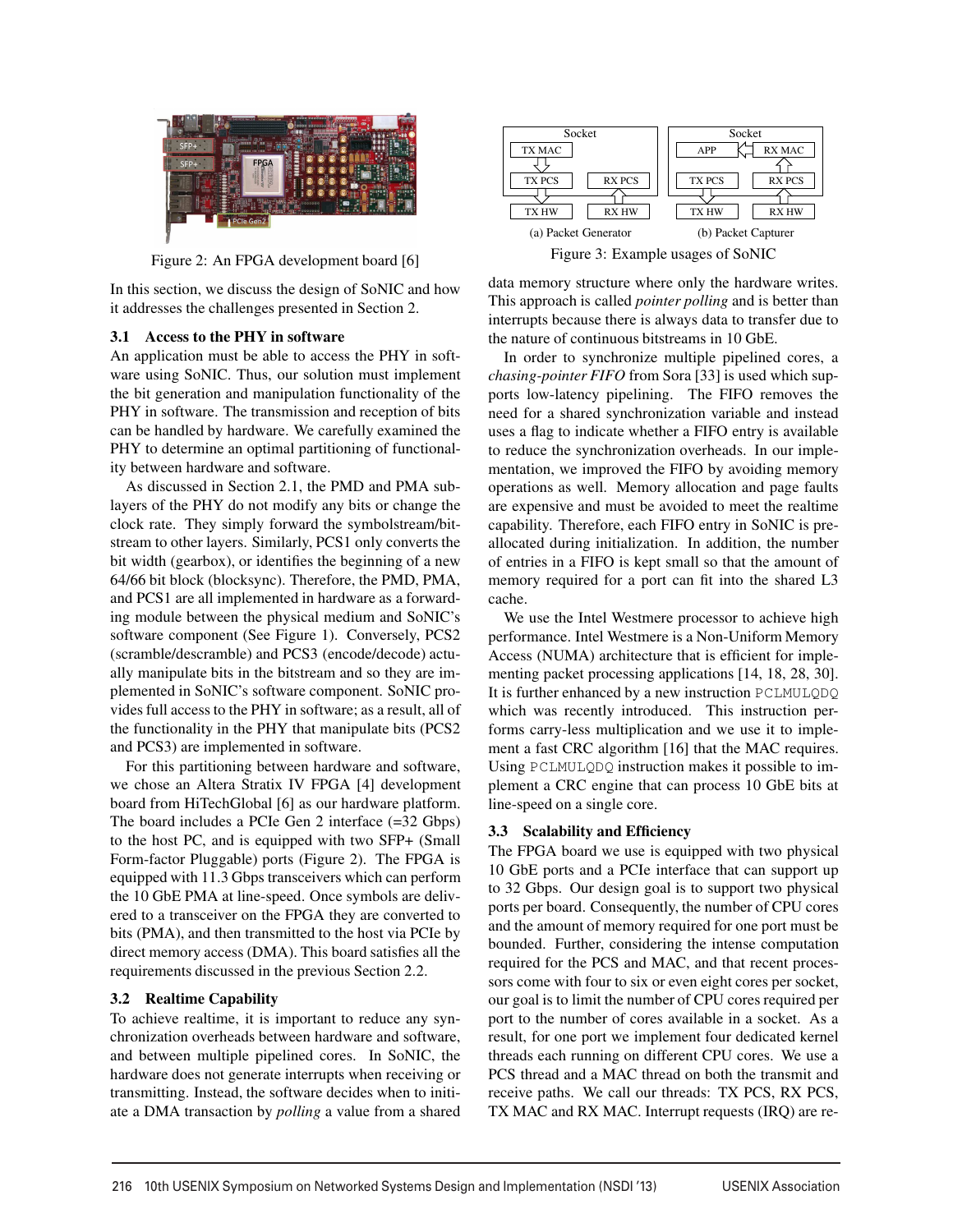routed to unused cores so that SoNIC threads do not give up the CPU and can meet the realtime requirements.

Additionally, we use memory very efficiently: DMA buffers are preallocated and reused and data structures are kept small to fit in the shared L3 cache. Further, by utilizing memory efficiently, dedicating threads to cores, and using multi-processor QPI support, we can linearly increase the number of ports with the number of processors. QPI provides enough bandwidth to transfer data between sockets at a very fast data rate  $(> 100 \text{ Gbps}).$ 

A significant design issue still abounds: communication and CPU core utilization. The way we pipeline CPUs, i.e. sharing FIFOs depends on the application. In particular, we pipeline CPUs differently depending on the application to reduce the number of active CPUs; unnecessary CPUs are returned to OS. Further, we can enhance communication with a general rule of thumb: take advantage of the NUMA architecture and L3 cache and place closely related threads on the same CPU socket.

Figure 3 illustrates examples of how to share FIFOs among CPUs. An arrow is a shared FIFO. For example, a packet generator only requires TX elements (Figure 3a); RX PCS simply receives and discards bitstreams, which is required to keep a link active. On the contrary, a packet capturer requires RX elements (Figure 3b) to receive and capture packets. TX PCS is required to establish and maintain a link to the other end by sending  $/$  I  $/s$ . To create a network profiling application, both the packet generator and packet capturer can run on different sockets simultaneously.

### 3.4 Precision

As discussed in Section 3.1, the PCS2 and PCS3 are implemented in software. Consequently, the software receives the entire raw bitstream from the hardware. While performing PCS2 and PCS3 functionalities, a PCS thread records the number of bits in between and within each Ethernet frame. This information can later be retrieved by a user application. Moreover, SoNIC allows users to precisely control the number of bits in between frames when transmitting packets, and can even change the value of any bits. For example, we use this capability to give users fine-grain control over packet generators and can even create virtually undetectable covert channels.

#### 3.5 User Interface

SoNIC exposes fine-grained control over the path that a bitstream travels in software. SoNIC uses the ioctl system call for control, and the character device interface to transfer information when a user application needs to retrieve data. Moreover, users can assign which CPU cores or socket each thread runs on to optimize the path.

To allow further flexibility, SoNIC allows additional application-specific threads, called APP threads, to be pipelined with other threads. A character device is used

```
1: #include "sonic.h"
2.23: struct sonic_pkt_gen_info info = {
4: .pkt_num = 10000000000UL,<br>5: .pkt_len = 1518,
5: .pkt_len<br>6: .mac_src
                    = "00:11:22:33:44:55",7: mac\_dst = "aa:bb:cc:dd:ee:ff",8: .ip_src = "192.168.0.1",<br>9: .ip_dst = "192.168.0.2",
                    = "192.168.0.2"10: .port_src = 5000,<br>11: .port dst = 5000.
11: .port\_dst = 5000,<br>12: .idle = 12, ?;idle = 12, };
13:
14: fd1 = open(SONIC_CONTROL_PATH, O_RDWR);
15: fd2 = open(SONIC_PORT1_PATH, O_RDONLY);
16:
17: ioctl(fd1, SONIC_IOC_RESET)
18: ioctl(fd1, SONIC_IOC_SET_MODE, SONIC_PKT_GEN_CAP)
19: ioctl(fd1, SONIC_IOC_PORT0_INFO_SET, &info)
20: ioctl(fd1, SONIC_IOC_RUN, 10)
21:
22: while ((ret = read(fd2, buf, 65536)) > 0) {
23: // process data }
24:
25: close(fd1);
26: close(fd2);
```
Figure 4: E.g. SoNIC Packet Generator and Capturer

to communicate with these APP threads from userspace. For instance, users can implement a logging thread pipelined with receive path threads (RX PCS and/or RX MAC). Then the APP thread can deliver packet information along with precise timing information to userspace via a character device interface. There are two constraints that an APP thread must always meet: Performance and pipelining. First, whatever functionality is implemented in an APP thread, it must be able to perform it faster than 10.3125 Gbps for any given packet stream in order to meet the realtime capability. Second, an APP thread must be properly pipelined with other threads, i.e. input/output FIFO must be properly set. Currently, SoNIC supports one APP thread per port.

Figure 4 illustrates the source code of an example use of SoNIC as a packet generator and capturer. After SONIC IOC SET MODE is called (line 18), threads are pipelined as illustrated in Figure 3a and 3b. After SONIC IOC RUN command (line 20), port 0 starts generating packets given the information from info (line 3- 12) for 10 seconds (line 20) while port 1 starts capturing packets with very precise timing information. Captured information is retrieved with read system calls (line 22- 23) via a character device. As a packet generator, users can set the desired number of  $/1/s$  between packets (line 12). For example, twelve  $/1/$  characters will achieve the maximum data rate. Increasing the number of  $/1/$  characters will decrease the data rate.

### 3.6 Discussion

5

We have implemented SoNIC to achieve the design goals described above, namely, software access to the PHY, realtime capability, scalability, high precision, and an interactive user interface. Figure 5 shows the major components of our implementation. From top to bottom, user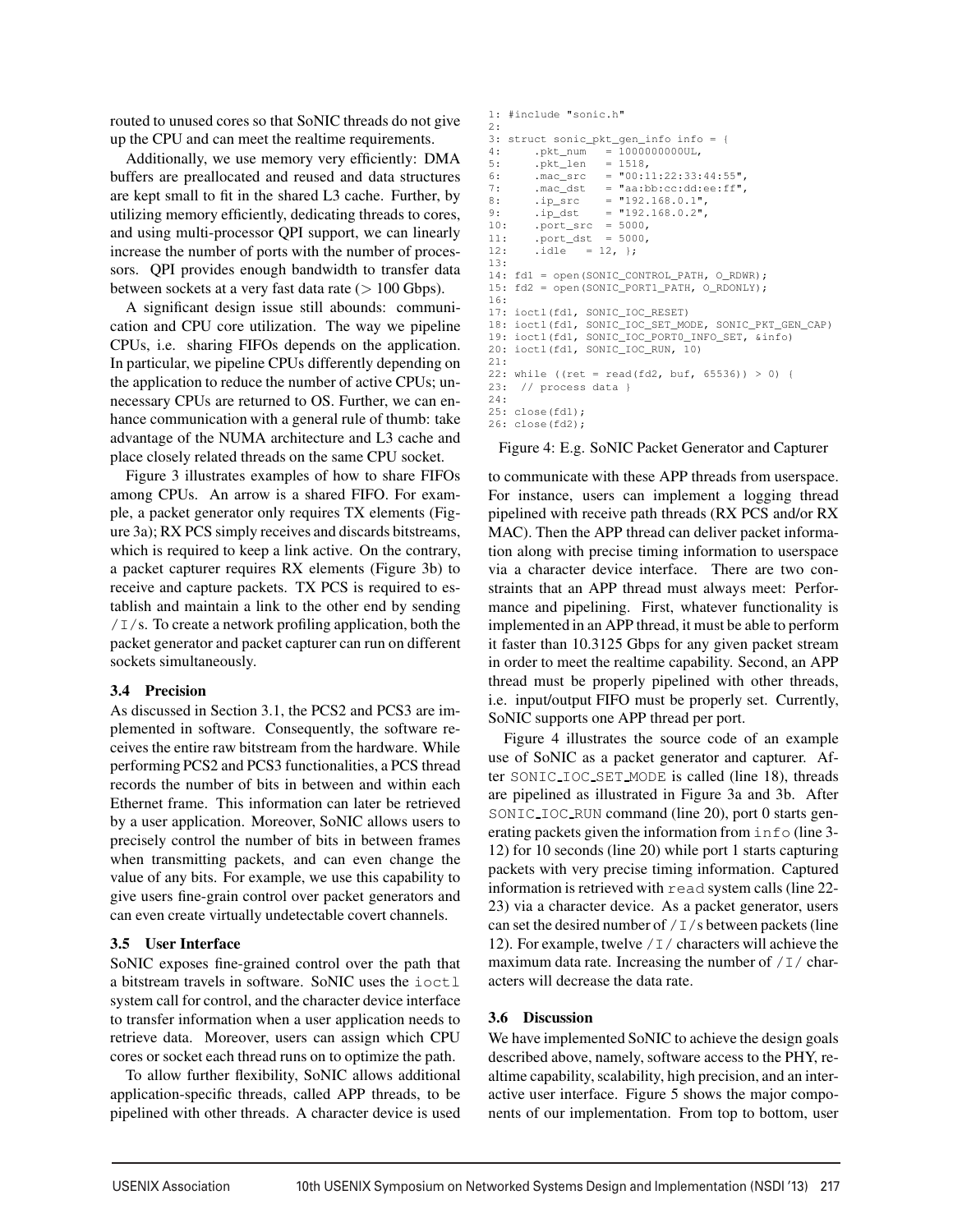

Figure 5: SoNIC architecture

applications, software as a loadable Linux kernel module, hardware as a firmware in FPGA, and a SFP+ optical transceiver. Although Figure 5 only illustrates one physical port, there are two physical ports available in SoNIC. SoNIC software consists of about 6k lines of kernel module code, and SoNIC hardware consists of 6k lines of Verilog code excluding auto-generated source code by Altera Quartus [3] with which we developed SoNIC's hardware modules.

The idea of accessing the PHY in software can be applied to other physical layers with different speeds. The 1 GbE and 40 GbE PHYs are similar to the 10 GbE PHY in that they run in full duplex mode, and maintain continuous bitstreams. Especially, the 40GbE PCS employes four PCS lanes that implements 64B/66B encoding as in the 10GbE PHY. Therefore, it is possible to access the PHYs of them with appropriate clock cycles and hardware supports. However, it might not be possible to implement four times faster scrambler with current CPUs.

In the following sections, we will highlight how SoNIC's implementation is optimized to achieve high performance, flexibility, and precision.

# 4 Optimizations

Performance is paramount for SoNIC to achieve its goals and allow software access to the entire network stack. In this section we discuss the software (Section 4.1) and hardware (Section 4.2) optimizations that we employ to enable SoNIC. Further, we evaluate each optimization (Sections 4.1 and 4.2) and demonstrate that they help to enable SoNIC and network research applications (Section 5) with high performance.

### 4.1 Software Optimizations

MAC Thread Optimizations As stated in Section 3.2, we use PCLMULQDQ instruction which performs carryless multiplication of two 64-bit quadwords [17] to implement the fast CRC algorithm [16]. The algorithm *folds* a large chunk of data into a smaller chunk using the PCLMULQDQ instruction to efficiently reduce the size of data. We adapted this algorithm and implemented it using inline assembly with optimizations for small packets. PCS Thread Optimizations Considering there are 156 million 66-bit blocks a second, the PCS must process each block in less than 6.4 nanoseconds. Our optimized (de-)scrambler can process each block in 3.06 nanoseconds which even gives enough time to implement decode/encode and DMA transactions within a single thread.

In particular, the PCS thread needs to implement the (de-)scrambler function,  $G(x) = 1 + x^{39} + x^{58}$ , to ensure that a mix of 1's and 0's are always sent (DC balance). The (de-)scrambler function can be implemented with Algorithm 1, which is very computationally expensive [15] taking 320 shift and 128 xor operations (5 shift operations and 2 xors per iteration times 64 iterations). In fact, our original implementation of Algorithm 1 performed at 436 Mbps, which was not sufficient and became the bottleneck for the PCS thread. We optimized and reduced the scrambler algorithm to a *total* of 4 shift and 4 xor operations (Algorithm 2) by carefully examining how hardware implements the scrambler function [34]. Both Algorithm 1 and 2 are equivalent, but Algorithm 2 runs 50 times faster (around 21 Gbps).

Memory Optimizations We use *packing* to further improve performance. Instead of maintaining an array of data structures that each contains metadata and a pointer to the packet payload, we pack as much data as possible into a preallocated memory space: Each packet structure contains metadata, packet payload, and an offset to the next packet structure in the buffer. This packing helps to reduce the number of page faults, and allows SoNIC to process small packets faster. Further, to reap the benefits of the PCLMULQDQ instruction, the first byte of each packet is always 16-byte aligned.

Evaluation We evaluated the performance of the TX MAC thread when computing CRC values to assess the performance of the fast CRC algorithm and packing packets we implemented relative to batching an array of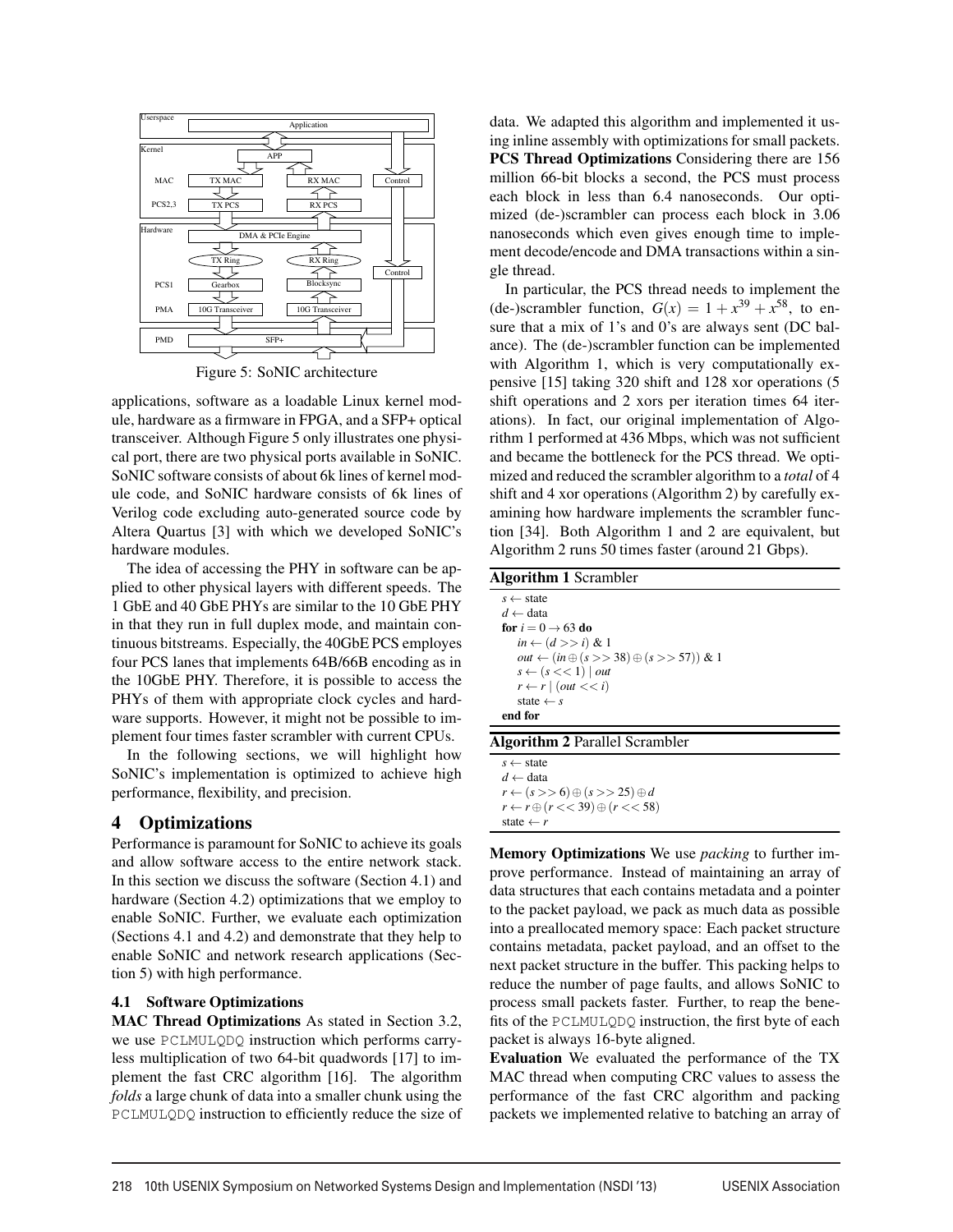

Figure 6: Throughput of packing

packets. For comparison, we computed the theoretical maximum throughput (Reference throughput) in packets per second (pps) for any given packet length (i.e. the pps necessary to achieve the maximum throughput of 10 Gbps less any protocol overhead).

If only one packet is packed in the buffer, packing will perform the same as batching since the two are essentially the same in this case. We doubled the factor of packing from 1 to 32 and assessed the performance of packing each time, i.e. we doubled the number of packets written to a single buffer. Figure 6 shows that packing by a factor of 2 or more always outperforms the Reference throughput and is able to achieve the max throughput for small packets while batching does not.

Next, we compared our fast CRC algorithm against two CRC algorithms that the Linux Kernel provides. One of the Linux CRC algorithms is a naive bit computation and the other is a table lookup algorithm. Figure 7 illustrates the results of our comparisons. The x-axis is the length of packets tested while the y-axis is the throughput. The Reference line represents the maximum possible throughput given the 10 GbE standard. Packet lengths range the spectrum of sizes allowed by 10 GbE standard from 64 bytes to 1518 bytes. For this evaluations, we allocated 16 pages *packed* with packets of the same length and computed CRC values with different algorithms for 1 second. As we can see from Figure 7, the throughput of the table lookup closely follows the Reference line; however, for several packet lengths, it underperforms the Reference line and is unable to achieve the maximum throughput. The fast CRC algorithm, on the other hand, outperforms the Reference line and target throughput for all packet sizes.

Lastly, we evaluated the performance of pipelining and using multiple threads on the TX and RX paths. We tested a full path of SoNIC to assess the performance as packets travel from the TX MAC to the TX PCS for transmission and up the reverse path for receiving from the RX PCS to the RX MAC and to the APP (as a logging thread). We do not show the graph due to space constraints, but all threads perform better than the Reference target throughput. The overhead of FIFO is negligible when we compare the throughputs of individual threads to the throughput when all threads are pipelined



Figure 7: Throughput of different CRC algorithms

together. Moreover, when using two ports simultaneously (two full instances of receive and transmit SoNIC paths), the throughput for both ports achieve the Reference target maximum throughput.

### 4.2 Hardware Optimizations

DMA Controller Optimizations Given our desire to transfer large amounts of data (more than 20 Gbps) over the PCIe, we implemented a high performance DMA controller. There are two key factors that influenced our design of the DMA controller. First, because the incoming bitstream is a continuous 10.3125 Gbps, there must be enough buffering inside the FPGA to compensate for a transfer latency. Our implementation allocates four rings in the FPGA for two ports (Figure 5 shows two of the rings for one port). The maximum size of each ring is 256 KB, with the size being limited by the amount of SRAM available.

The second key factor we needed to consider was the efficient utilization of bus bandwidth. The DMA controller operates at a data width of 128 bits. If we send a 66-bit data block over the 128-bit bus every clock cycle, we will waste 49% of the bandwidth, which was not acceptable. To achieve more efficient use of the bus, we create a sonic\_dma\_page data structure and separated the syncheader from the packet payload before storing a 66-bit block in the data structure. Sixteen two-bit syncheaders are concatenated together to create a 32-bit integer and stored in the syncheaders field of the data structure. The 64-bit packet payloads associated with these syncheaders are stored in the payloads field of the data structure. For example, the *i*th 66-bit PCS block from a DMA page consists of the two-bit sync header from syncheaders[*i*/16] and the 64-bit payload from payloads[*i*]. With this data structure there is a 32-bit overhead for every page, however it does not impact the overall performance.

PCI Express Engine Optimizations When SoNIC was first designed, it only supported a single port. As we scaled SoNIC to support multiple ports simultaneously, the need for multiplexing traffic among ports over the single PCIe link became a significant issue. To solve this issue, we employ a two-level arbitration scheme to provide fair arbitration among ports. A lower level arbiter is a fixed-priority arbiter that works within a sin-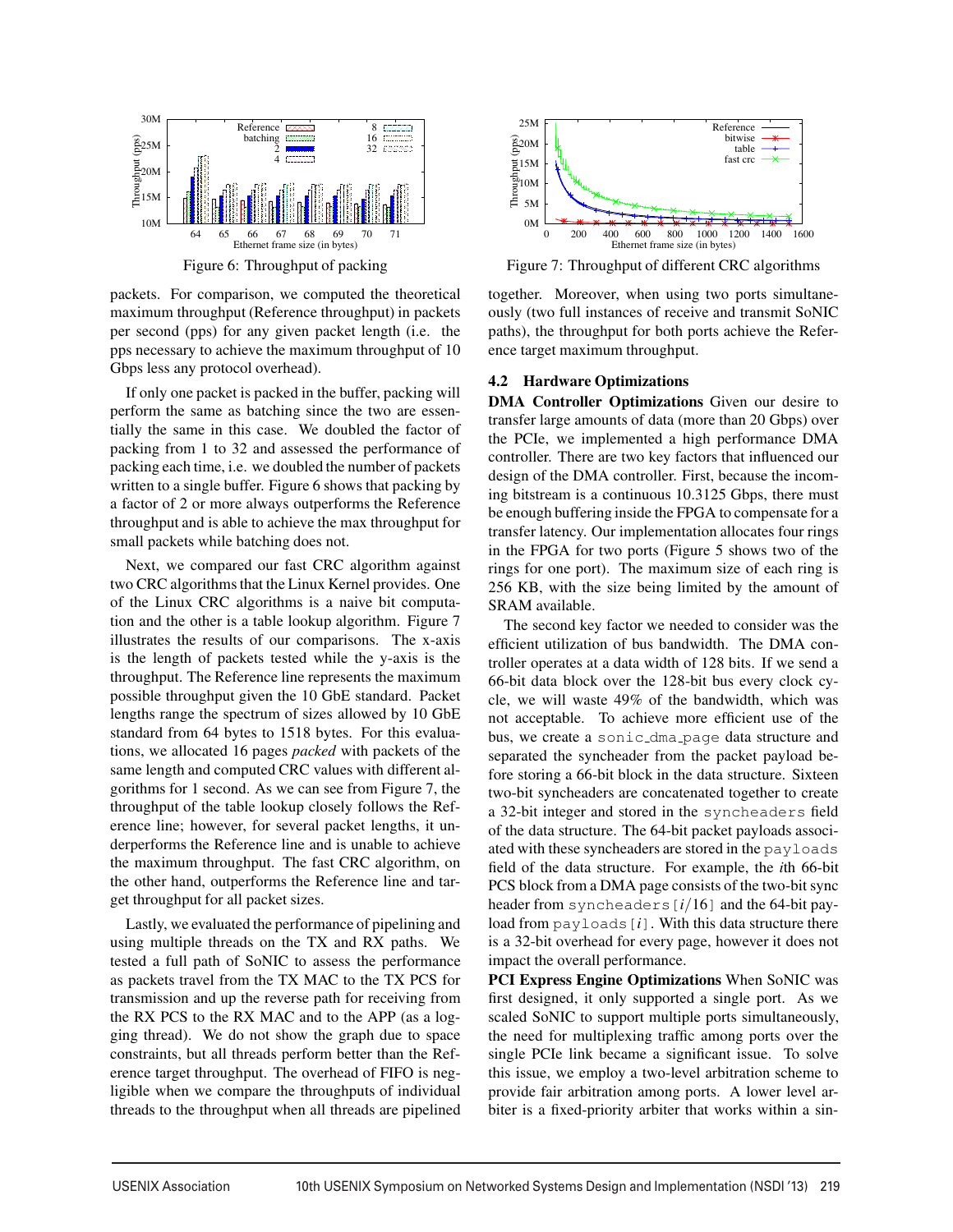| Configuration | Same Socket? | # pages | Throughput (RX) |         |         | Throughput (TX) |         | Realtime?      |
|---------------|--------------|---------|-----------------|---------|---------|-----------------|---------|----------------|
|               |              |         | Port 0          | Port 1  | # pages | Port 0          | Port 1  |                |
| Single RX     |              | 16      | 25.7851         |         |         |                 |         |                |
| Dual RX       | <b>Yes</b>   | 16      | 13.9339         | 13.899  |         |                 |         |                |
|               | No           | 8       | 14.2215         | 13.134  |         |                 |         |                |
| Single TX     |              |         |                 |         | 16      | 23.7437         |         |                |
| Dual TX       | <b>Yes</b>   |         |                 |         | 16      | 14.0082         | 14.048  |                |
|               | No           |         |                 |         | 16      | 13.8211         | 13.8389 |                |
| Single RX/TX  |              | 16      | 21.0448         |         | 16      | 22.8166         |         |                |
| Dual RX/TX    | <b>Yes</b>   | 4       | 10.7486         | 10.8011 | 8       | 10.6344         | 10.7171 | N <sub>0</sub> |
|               |              | 4       | 11.2392         | 11.2381 | 16      | 12.384          | 12.408  | Yes            |
|               |              | 8       | 13.9144         | 13.9483 | 8       | 9.1895          | 9.1439  | Yes            |
|               |              | 8       | 14.1109         | 14.1107 | 16      | 10.6715         | 10.6731 | Yes            |
|               | No           | 4       | 10.5976         | 10.183  | 8       | 10.3703         | 10.1866 | N <sub>0</sub> |
|               |              | 4       | 10.9155         | 10.231  | 16      | 12.1131         | 11.7583 | Yes            |
|               |              | 8       | 13.4345         | 13.1123 | 8       | 8.3939          | 8.8432  | Yes            |
|               |              | 8       | 13.4781         | 13.3387 | 16      | 9.6137          | 10.952  | Yes            |

Table 1: DMA throughput. The numbers are average over eight runs. The delta in measurements was within 1% or less.

gle port and arbitrates between four basic Transaction Level Packet (TLP) types: Memory, I/O, configuration, and message. The TLPs are assigned with fixed priority in favor of the write transaction towards the host. The second level arbiter implements a virtual channel, where the Traffic Class (TC) field of TLP's are used as demultiplexing keys. We implemented our own virtual channel mechanism in SoNIC instead of using the one available in the PCIe stack since virtual channel support is an optional feature for vendors to comply with. In fact, most chipsets on the market do not support the virtual channel mechanism. By implementing the virtual channel support in SoNIC, we achieve better portability since we do not rely on chip vendors that enable PCI arbitration.

Evaluation We examined the maximum throughput for DMA between SoNIC hardware and SoNIC software to evaluate our hardware optimizations. It is important that the bidirectional data rate of each port of SoNIC is greater than 10.3125 Gbps. For this evaluation, we created a DMA descriptor table with one entry, and changed the size of memory for each DMA transaction from one page (4K) to sixteen pages (64KB), doubling the number of pages each time. We evaluated the throughput of a single RX or TX transaction, dual RX or TX transactions, and full bidirectional RX and TX transactions with both one and two ports (see the rows of Table 1). We also measured the throughput when traffic was sent to one or two CPU sockets.

Table 1 shows the DMA throughputs of the transactions described above. We first measured the DMA without using pointer polling (see Section 3.2) to obtain the maximum throughputs of the DMA module. For single RX and TX transactions, the maximum throughput is close to 25 Gbps. This is less than the theoretical maximum throughput of 29.6 Gbps for the x8 PCIe interface, but closely matches the reported maximum throughput of 27.5 Gbps [2] from Altera design. Dual RX or TX transactions also resulted in throughputs similar to the reference throughputs of Altera design.

Next, we measured the full bidirectional DMA transactions for both ports varying the number of pages again. As shown in the bottom half of Table 1, we have multiple configurations that support throughputs greater than 10.3125 Gbps for full bidirections. However, there are a few configurations in which the TX throughput is less than 10.3125 Gbps. That is because the TX direction requires a small fraction of RX bandwidth to fetch the DMA descriptor. If RX runs at maximum throughput, there is little room for the TX descriptor request to get through. However, as the last column on the right indicates these configurations are still able to support the realtime capability, i.e. consistently running at 10.3125 Gbps, when *pointer polling* is enabled. This is because the RX direction only needs to run at 10.3125 Gbps, less than the theoretical maximum throughput (14.8 Gbps), and thus gives more room to TX. On the other hand, two configurations where both RX and TX run faster than 10.3125 Gbps for full bidirection are not able to support the realtime capability. For the rest of the paper, we use 8 pages for RX DMA and 16 pages for TX DMA.

### 5 Network Research Applications

How can SoNIC enable flexible, precise and novel network research applications? Specifically, what unique value does software access to the PHY buy? As discussed in Section 2.5, SoNIC can literally count the number of bits between and within packets, which can be used for timestamping at the sub-nanosecond granularity (again each bit is 97 ps wide, or about  $\sim$ 0.1 ns). At the same time, access to the PHY allows users control over the number of  $idles$  (/I/s) between packets when generating packets. This fine-grain control over the  $/1/s$  means we can precisely control the data rate and the distribution of interpacket gaps. For example, the data rate of a 64B packet stream with uniform  $168 / I/s$ is 3 Gbps. When this precise packet generation is combined with exact packet capture, also enabled by SoNIC, we can improve the accuracy of any research based on interpacket delays [11, 19, 22, 23, 24, 25, 26, 32, 35, 37].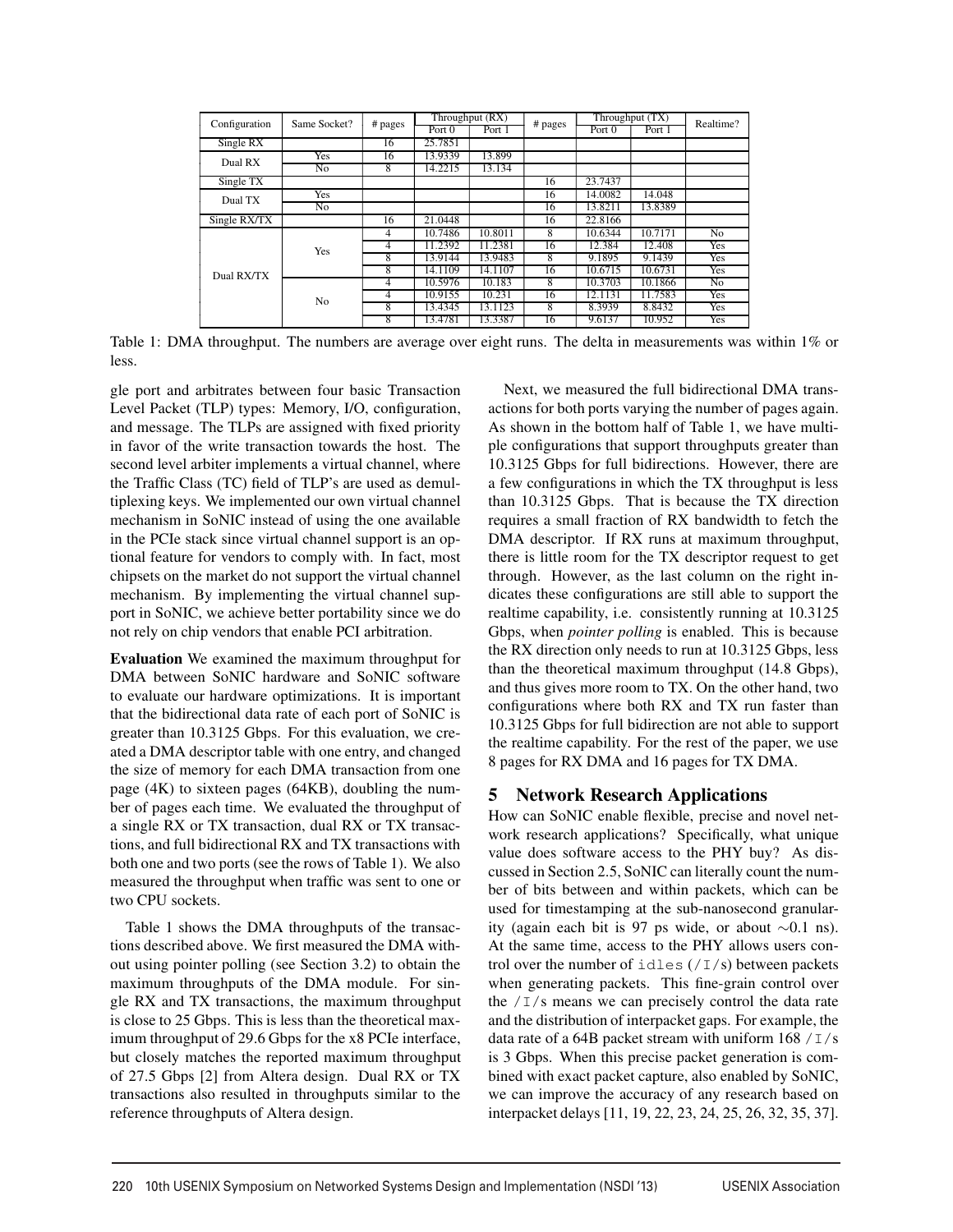



In this section, we demonstrate that SoNIC can precisely and flexibly characterize and profile commodity network components like routers, switches, and NICs. Section 5.4 discusses the profiling capability enabled by SoNIC. Further, in Section 5.5, we demonstrate that SoNIC can be used to create a covert timing channel that is not detectable by applications that do not have access to the PHY and data link layers and that do not have accurate timestamping capabilities. First, however, we demonstrate SoNIC's accurate packet generation capability in Section 5.2 and packet capture capability in Section 5.3, which are unique contributions and can enable unique network research in and of themselves given both the flexibility, control, and precision.

*Interpacket delay* (IPD) and *interpacket gap* (IPG) are defined as follows: IPD is the time difference between the first bit of successive packets, while IPG is the time difference between the last bit of the first packet and the first bit of the next packet.

#### 5.1 Experiment Setup

We deployed SoNIC on a Dell Precision T7500 workstation. This workstation is a dual socket, 2.93 GHz six core Xeon X5670 (Westmere) with 12 MB of shared L3 cache and 12 GB of RAM, 6 GB connected to each of the two CPU sockets. The machine has two PCIe Gen 2.0 x8 slots, where SoNIC hardware is plugged in, and is equipped with an Intel 5520 chipset connected to each CPU socket by a 6.4 GT/s QuickPath Interconnect (QPI). Two Myricom 10G-SFP-LR transceivers are plugged into SoNIC hardware. We call this machine the SoNIC server. For our evaluations we also deployed an Altera 10G Ethernet design [1] (we call this ALT10G) on an FPGA development board. This FPGA is the same type as the one SoNIC uses and is deployed on a server identical to the SoNIC server. We also used a server identical to the SoNIC server with a Myricom 10G-PCIE2- 8B2-2S dual 10G port NIC (we call this Client).

To evaluate SoNIC as a packet generator and capturer, we connected the SoNIC board and the ALT10G board directly via optic fibers (Figure 8a). ALT10G allows us to generate random packets of any length and with the minimum IPG to SoNIC. It also provides us with detailed statistics such as the number of valid/invalid Ethernet frames, and frames with CRC errors. We used this



Figure 9: Throughput of packet generator and capturer

feature to stress test SoNIC for the packet generator and capturer. We compared these numbers from ALT10G with statistics from SoNIC to verify the correctness of SoNIC.

To evaluate other applications, we used port 0 of SoNIC server to generate packets to the Client server via an arbitrary network, and split the signal with a fiber optic splitter so that the same stream can be directed to both the Client and port 1 of the SoNIC server performing the packet capture (Figure 8b). We used various network topologies composed of Cisco 4948, and IBM BNT G8264 switches for the network between the SoNIC server and the Client.

## 5.2 Packet Generator

Packet generation is important for network research. It can stress test end-hosts, switches/routers, or a network itself. Moreover, packet generation can be used for replaying a trace, studying distributed denial of service (DDoS) attacks, or probing firewalls.

In order to claim that a packet generator is accurate, packets need to be crafted with fine-grained precision (minimum deviations in IPD) at the maximum data rate. However, this fine-grained control is not usually exposed to users. Further, commodity servers equipped with a commodity NIC often does not handle small packets efficiently and require batching [14, 18, 28, 30]. Thus, the sending capability of servers/software-routers are determined by the network interface devices. Myricom Sniffer 10G [8] provides line-rate packet injection capability, but does not provide fine-grained control of IPGs. Hardware based packet generators such as ALT10G can precisely control IPGs, but do not provide any interface for users to flexibly control them.

We evaluated SoNIC as a packet generator (Figure 3a). Figure 10 compares the performance of SoNIC to that of Sniffer 10G. Note, we do not include ALT10G in this evaluation since we could not control the IPG to generate packets at 9 Gbps. We used two servers with Sniffer 10G enabled devices to generate 1518B packets at 9 Gbps between them. We split the stream so that SoNIC can capture the packet stream in the middle (we describe this capture capability in the following section). As the graph shows, Sniffer 10G allows users to generate packets at desired data rate, however, it does not give the con-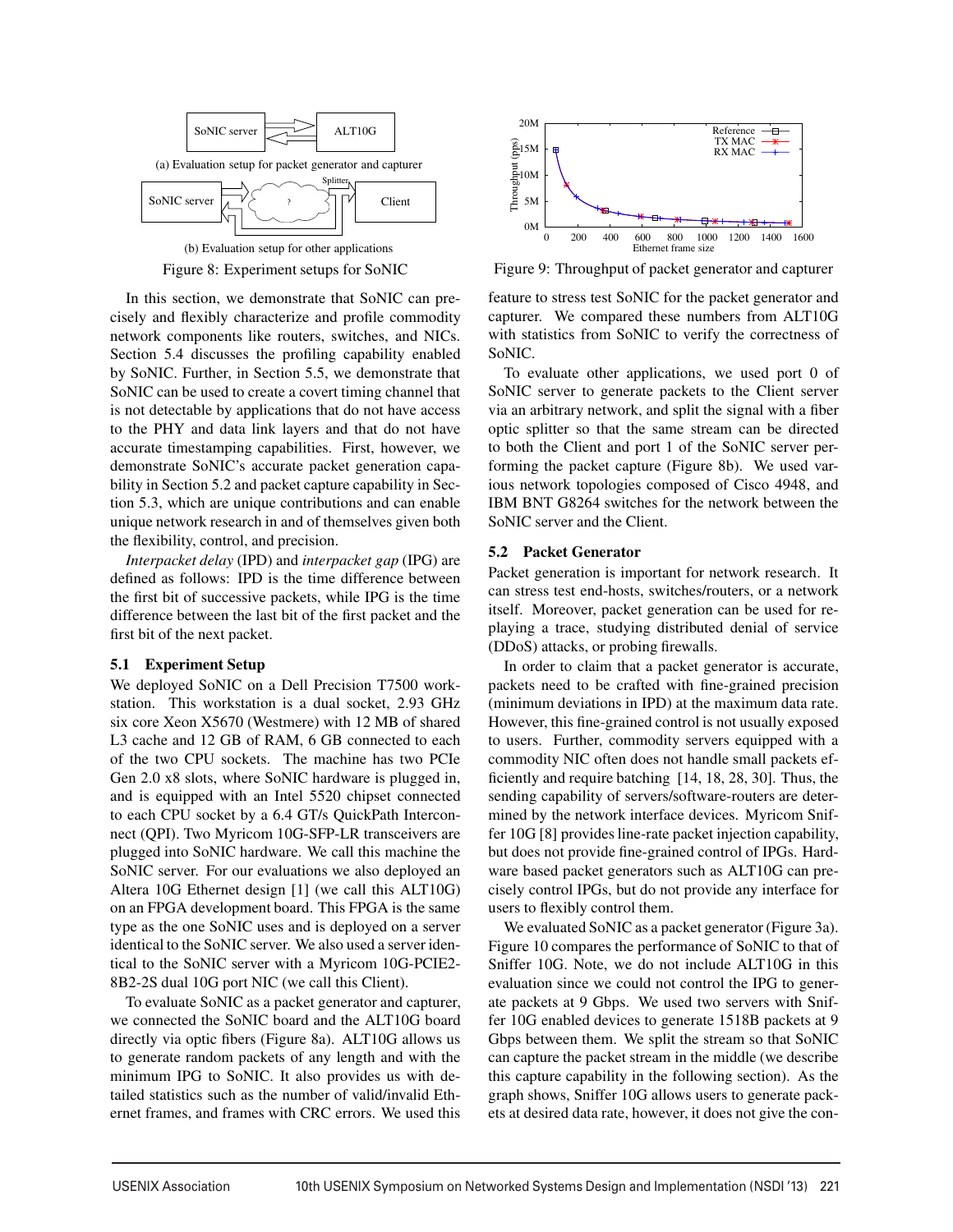

Figure 10: Comparison of packet generation at 9 Gbps

trol over the IPD; that is, 85.65% packets were sent in a burst (instantaneous 9.8 Gbps and minimum IPG (14  $/1/s$ ). SoNIC, on the other hand, can generate packets with uniform distribution. In particular, SoNIC generated packets with no variance for the IPD (i.e. a single point on the CDF, represented as a triangle). Moreover, the maximum throughput perfectly matches the Reference throughput (Figure 9) while the TX PCS consistently runs at 10.3125 Gbps (which is not shown). In addition, we observed no packet loss, bit errors, or CRC errors during our experiments.

SoNIC packet generator can easily achieve the maximum data rate, and allows users to precisely control the number of  $/\mathbb{I}/s$  to set the data rate of a packet stream. Moreover, with SoNIC, it is possible to inject less  $/1/s$ than the standard. For example, we can achieve 9 Gbps with 64B packets by inserting only eight  $/1/s$  between packets. This capability is not possible with any other (software) platform. In addition, if the APP thread is carefully designed, users can flexibly inject a random number of  $/1/s$  between packets, or the number of  $/1/s$ from captured data. SoNIC packet generator is thus by far the most flexible and highest performing.

#### 5.3 Packet Capturer

A packet capturer (a.k.a. packet sniffer, or packet analyzer) plays an important role in network research; it is the opposite side of the same coin as a packet generator. It can record and log traffic over a network which can later be analyzed to improve the performance and security of networks. In addition, capturing packets with precise timestamping is important for High Frequency Trading [21, 31] or latency sensitive applications.

Similar to the sending capability, the receiving capability of servers and software routers is inherently limited by the network adapters they use; it has been shown that some NICs are not able to receive packets at line speed for certain packet sizes [30]. Furthermore, if batching is used, timestamping is significantly perturbed if done in kernel or userspace [15]. High-performance devices such as Myricom Sniffer10G [8, 20] provide the ability of sustained capture of 10 GbE by bypassing kernel network stack. It also provides timestamping at 500 ns resolution for captured packets. SoNIC, on the other hand, can receive packets of any length at line-speed with pre-



Figure 11: Comparison of timestamping

cise timestamping. For instance, we will show in Section 5.5 that we can create a covert timing channel that is undetectable to a Sniffer 10G enabled system or any other software-enabled systems[14, 18, 28, 30].

Putting it all together, when we use SoNIC as a packet capturer (Figure 3b), we are able to receive at the full Reference data rate (Figure 9). For the APP thread, we implemented a simple logging application which captures the first 48 bytes of each packet along with the number of / I/s and bits between packets. Because of the relatively slow speed of disk writes, we store the captured information in memory. This requires about 900MB to capture a stream of 64 byte packets for 1 second, and 50 MB for 1518 byte packets. We use ALT10G to generate packets for 1 second and compare the number of packets received by SoNIC to the number of packets generated.

SoNIC has perfect packet capture capabilities with flexible control in software. In particular, Figure 11 shows that given a 9 Gbps generated traffic with uniform IPD (average IPD=1357.224ns, stdev=0), SoNIC captures what was sent; this is shown as a single triangle at (1357.224, 1). All the other packet capture methods within userspace, kernel or a mixture of hardware timestamping in userspace (Sniffer 10G) failed to accurately capture what was sent. We receive similar results at lower bandwidths as well.

#### 5.4 Profiler

Interpacket delays are a common metric for network research. It can be used to estimate available bandwidth [23, 24, 32], increase TCP throughput [37], characterize network traffic [19, 22, 35], and detect and prevent covert timing channels [11, 25, 26]. There are a lot of metrics based on IPD for these areas. We argue that SoNIC can increase the accuracy of those applications because of its precise control and capture of IPDs. In particular, when the SoNIC packet generator and capturer are combined, i.e. one port transmits packets while the other port captures, SoNIC can be a flexible platform for various studies. As an example, we demonstrate how SoNIC can be used to profile network switches.

Switches can be generally divided into two categories: store-and-forward and cut-through switches. Store-andforward switches decode incoming packets, buffers them before making a routing decision. On the other hand, cut-

 $\overline{1}$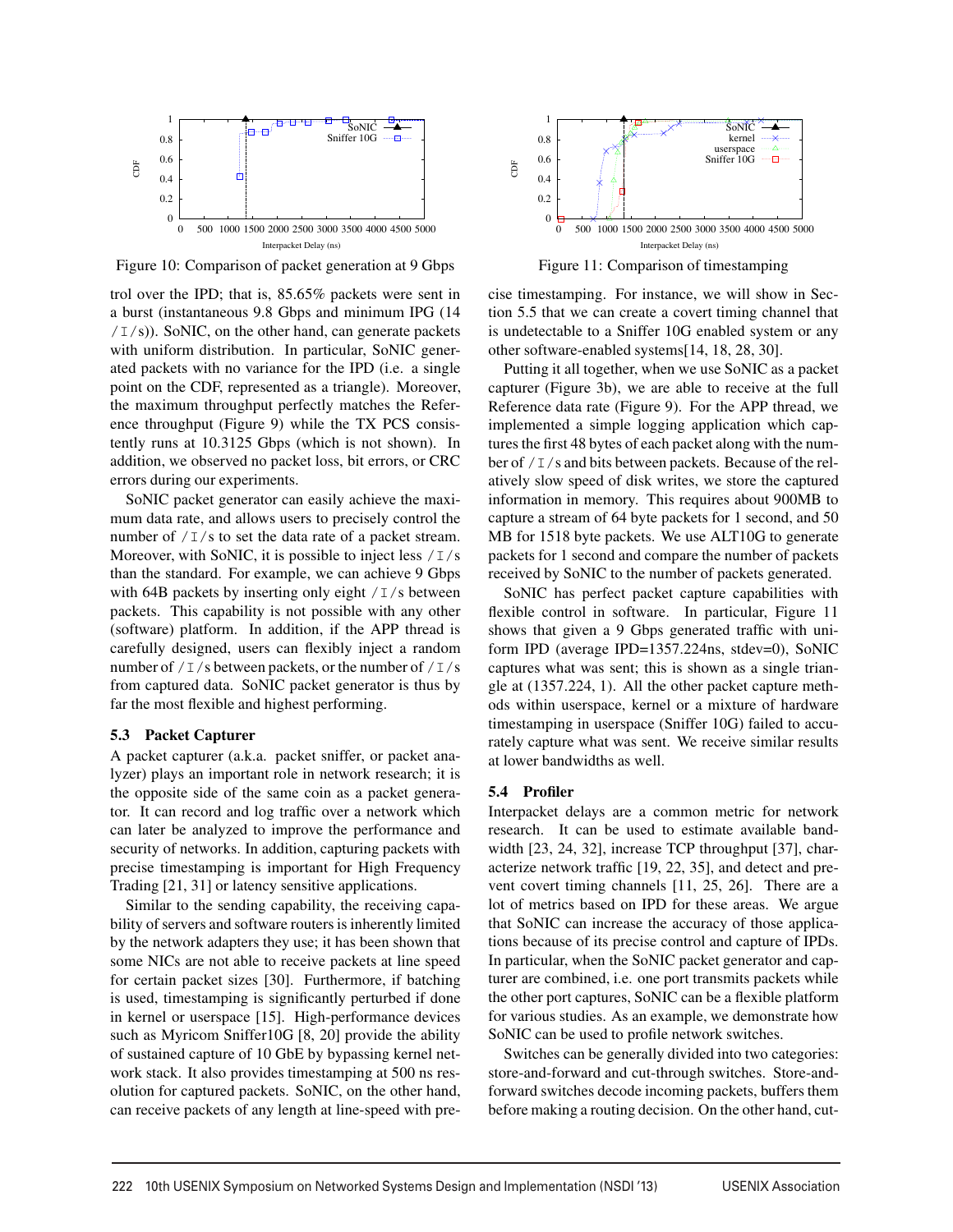

Figure 12: IPDs of Cisco 4948 and IBM G8264. 1518B packets at 9 Gbps

through switches route incoming packets before entire packets are decoded to reduce the routing latency. We generated 1518B packets with uniform 1357.19 ns IPD (=9 Gbps) to a Cisco 4948 (store-and-forward) switch and a IBM BNT G8264 (cut-through) switch. These switches show different characteristics as shown in Figure 12. The x-axis is the interpacket delay; the y-axis is the cumulative distribution function. The long dashed vertical line on the left is the original IPD injected to the packet stream.

There are several takeaways from this experiment. First, the IPD for generated packets had no variance; none. The generated IPD produced by SoNIC was *always* the same. Second, the cut-through switch introduces IPD variance (stdev=31.6413), but less than the IPD on the store-and-forward switch (stdev=161.669). Finally, the average IPD was the same for both switches since the data rate was the same: 1356.82 (cut-through) and 1356.83 (store-and-forward). This style of experiment can be used to profile and fingerprint network components as different models show different packet distributions.

#### 5.5 Covert Channels

Covert channels in a network is a side channel that can convey a hidden message embedded to legitimate packets. There are two types of covert channels: Storage and timing channels. Storage channels use a specific location of a packet to deliver a hidden message. Timing channels modulate resources over time to deliver a message [38]. Software access to the PHY opens the possibility for both storage and timing channels. The ability to detect covert channels is important because a rogue router or an endhost can create covert channels to deliver sensitive information without alerting network administrators. We will discuss how to create covert channels with SoNIC, and thus argue that SoNIC can be used to detect any potentially undetectable covert channels in local area network or data center networks.

When SoNIC enabled devices are directly connected between two end-hosts, a secret message can be communicated without alerting the end-host. In particular, there are unused bits in the 10 GbE standard where an adversary can inject bits to create covert messages. Unfortu-



Figure 13: Packet distribution of covert channel and overt channel where  $\Delta = 3562$  and  $\varepsilon = 128$ 

nately, such a covert storage channel can only work for one hop. On the other hand, precisely controlling IPG can create a timing channel that can travel multiple hops in the network, and that cannot be easily detected with inaccurate timestamping. Such a covert timing channel is based on the two observations: First, timing channel detection is usually performed in the application layer, and depends on the inherently inaccurate timestamping from kernel or userspace. Secondly, switches perturb the IPD, although the difference is still bounded, i.e. an IPD does not increase to an arbitrarily long one. Therefore, if we can modulate IPGs in a way that allows switches to preserve the gaps while making them indistinguishable to kernel/userspace timestamping, it is possible to create a virtually undetectable timing channel from applications operating at layers higher than layer 2.

We experimented with the creation of a simple timing channel. Let  $\Delta$  be an uniform IPG for a packet stream. Then a small time window can be used to signal 1's and 0's. For example, IPG with  $\Delta - \varepsilon$  / I/s represents 0 (if  $\Delta - \varepsilon$  < 12, we set it to 12, the minimum IPG) and  $\Delta + \varepsilon$  $/1/s$  represents 1. If the number of 1' and 0's meets the DC balance, the overall data rate will be similar to a packet stream with uniform IPGs of  $\Delta / I/s$ . To demonstrate the feasibility of this approach, we created a network topology such that a packet travels from SoNIC through a Cisco 4948, IBM G8264, a different Cisco 4948, and then to the SoNIC server and the Client server with a fiber splitter (Figure 8b). SoNIC generates 1518B packets with  $\Delta = 170$ , 1018, 3562, 13738 (= 9, 6, 3, 1 Gbps respectively), with  $\varepsilon = 16, 32, \dots, 2048$ . Then, we measured the bit error ratio (BER) with captured packets. Table 2 summarizes the result. We only illustrated the smallest  $\varepsilon$  from each  $\Delta$  that achieves BER less than 1%. The takeaway is that by modulating IPGs at 100 ns scale, we can create a timing channel.

| Data rate (Gbps) | Δ     | $\sqrt{s}$ | $(in \; ns)$ | <b>BER</b> |
|------------------|-------|------------|--------------|------------|
|                  | 170   | 2048       | 1638.9       | 0.0359     |
|                  | 1018  | 1024       | 819.4        | 0.0001     |
|                  | 3562  | 128        | 102.4        | 0.0037     |
|                  | 13738 | 128        | 102.4        | 0.0035     |

Table 2: Bit error ratio of timing channels

Figure 13 illustrates the IPDs with kernel timestamping from overt channel and covert channel when  $\Delta =$ 

 $\overline{1}$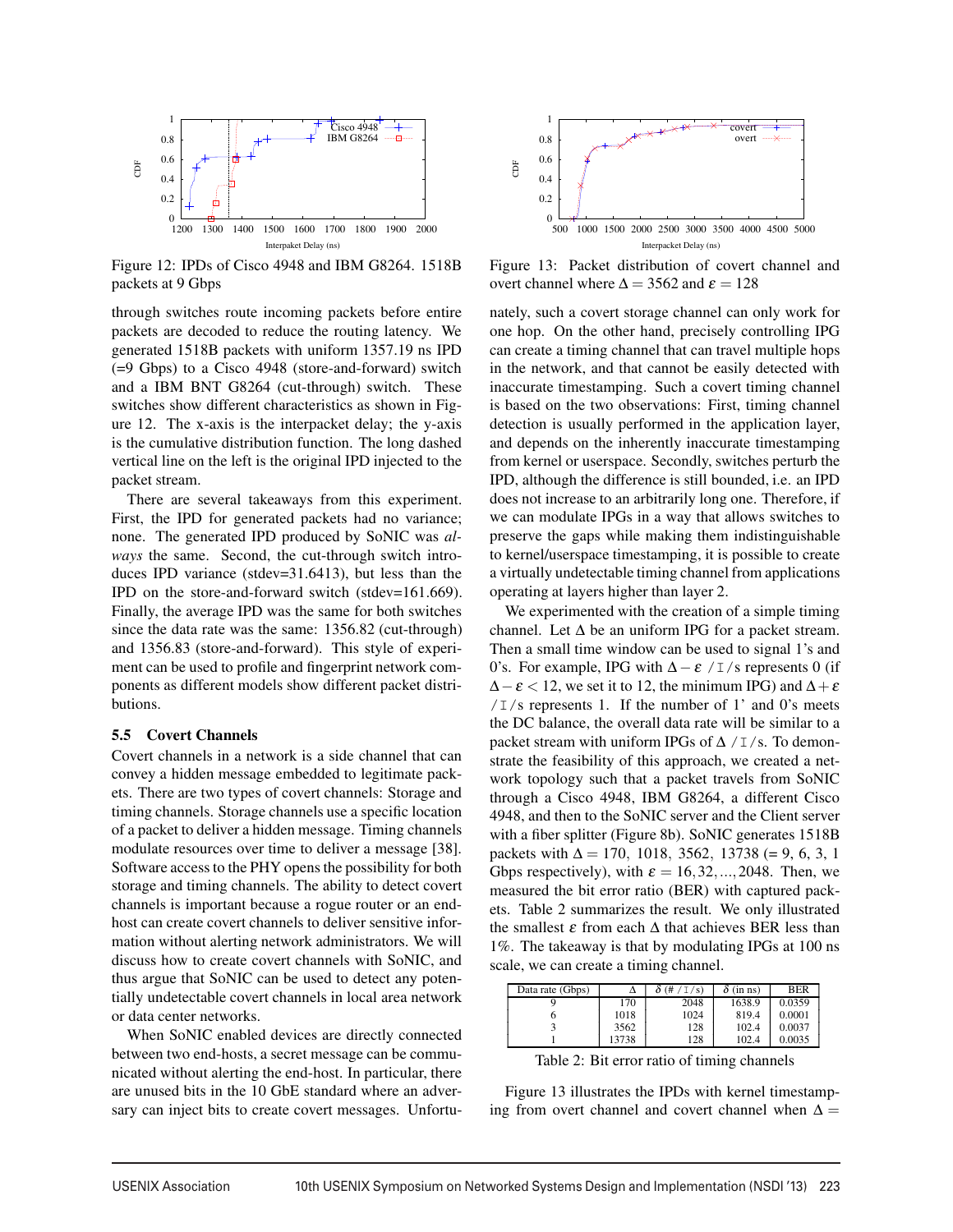3562 and  $\varepsilon = 128$ . The two lines closely overlap, indicating that it is not easy to detect. There are other metrics to evaluate the undetectability of a timing channel [11, 25, 26], however they are out of the scope of this paper, and we do not discuss them.

# 6 Related Works

# 6.1 Reconfigurable Network Hardware

Reconfigurable network hardware allows for the experimentation of novel network system architectures. Previous studies on reconfigurable NICs [36] showed that it is useful for exploring new I/O virtualization technique in VMMs. NetFPGA [27] allows users to experiment with FPGA-based router and switches for research in new network protocols and intrusion detection [10, 12, 29, 39]. The recent NetFPGA 10G platform is similar to the SoNIC platform. While NetFPGA 10G allows user to access the layer 2 and above, SoNIC allows user to access the PHY. This means that user can access the entire network stack in software using SoNIC.

## 6.2 Timestamp

The importance of timestamping has long been established in the network measurement community. Prior work either does not provide precise enough timestamping, or requires special devices. Packet stamping in userspace or kernel suffers from the imprecision introduced by the OS layer [13]. Timestamping in hardware either requires offloading the network stack to a custom processor [37], or relies on an external clock source [5], which makes the device hard to program and inconvenient to use in a data center environment. Data acquisition and generation (DAG) cards [5] additionally offer globally synchronized clocks among multiple devices, whereas SoNIC only supports delta timestamping.

Although BiFocals [15] is able to provide an exact timestamping, the current state-of-art has limitations that prevented it from being a portable and realtime tool. Bi-Focals can store and analyze only a few milliseconds worth of a bitstream at a time due to the small memory of the oscilloscope. Furthermore, it requires thousands of CPU hours for converting raw optic waveforms to packets. Lastly, the physics equipment used by BiFocals are expensive and not easily portable. Its limitations motivated us to design SoNIC to achieve the realtime exact precision timestamping.

### 6.3 Software Defined Radio

The Software Defined Radio (SDR) allows easy, rapid prototyping of wireless network in software. Openaccess platforms such as the Rice University's WARP [9] allow researchers to program both the physical and network layer on a single platform. Sora [33] presented the first SDFR platform that fully implements IEEE 802.11b/g on a commodity PC. AirFPGA [39] implemented a SDR platform on NetFPGA, focusing on building a chain of signal processing engines using commodity machines. SoNIC is similar to Sora in that it allows users to access and modify the PHY and MAC layers. The difference is that SoNIC must process multiple 10 Gbps channels which is much more computationally intensive than the data rate of wireless channels. Moreover, it is harder to synchronize hardware and software because a 10GbE link runs in a full duplex mode, unlike a wireless newtork.

# 6.4 Software Router

Although SoNIC is orthogonal to software routers, it is worth mentioning software routers because they share common techniques. SoNIC preallocates buffers to reduce memory overhead [18, 30], polls huge chunks of data from hardware to minimize interrupt overhead [14, 18], packs packets in a similar fashion to batching to improve performance [14, 18, 28, 30]. Software routers normally focus on scalability and hence exploit multicore processors and multi-queue supports from NICs to distribute packets to different cores to process. On the other hand, SoNIC pipelines multiple CPUs to handle continuous bitstreams.

# 7 Conclusion

In this paper, we presented SoNIC which allows users to access the physical layer in realtime from software. SoNIC can generate, receive, manipulate and forward 10 GbE bitstreams at line-rate from software. Further, SoNIC gives systems programmers unprecedented precision for network measurements and research. At its heart, SoNIC utilizes commodity-off-the-shelf multicore processors to implement part of the physical layer in software and employs an FPGA board to transmit optical signal over the wire. As a result, SoNIC allows cross-network-layer research explorations by systems programmers.

# 8 Availability

The SoNIC platform and source code is published under a BSD license and is freely available for download at http://sonic.cs.cornell.edu

# 9 Acknowledgements

This work was partially funded and supported by an IBM Faculty Award received by Hakim Weatherspoon, DARPA (No. D11AP00266), NSF CAREER (No. 1053757), NSF TRUST (No. 0424422), NSF FIA (No. 1040689), NSF CiC (No. 1047540), and an NSF EA-GER (No. 1151268). We would like to thank our shepherd, Luigi Rizzo, and the anonymous reviewers for their comments. We especially thank Tudor Marian for his contributions and for the name, SoNIC, and Ethan Kao, Erluo Li, Jason Zhao, and Roman Averbukh for reviewing and comments.